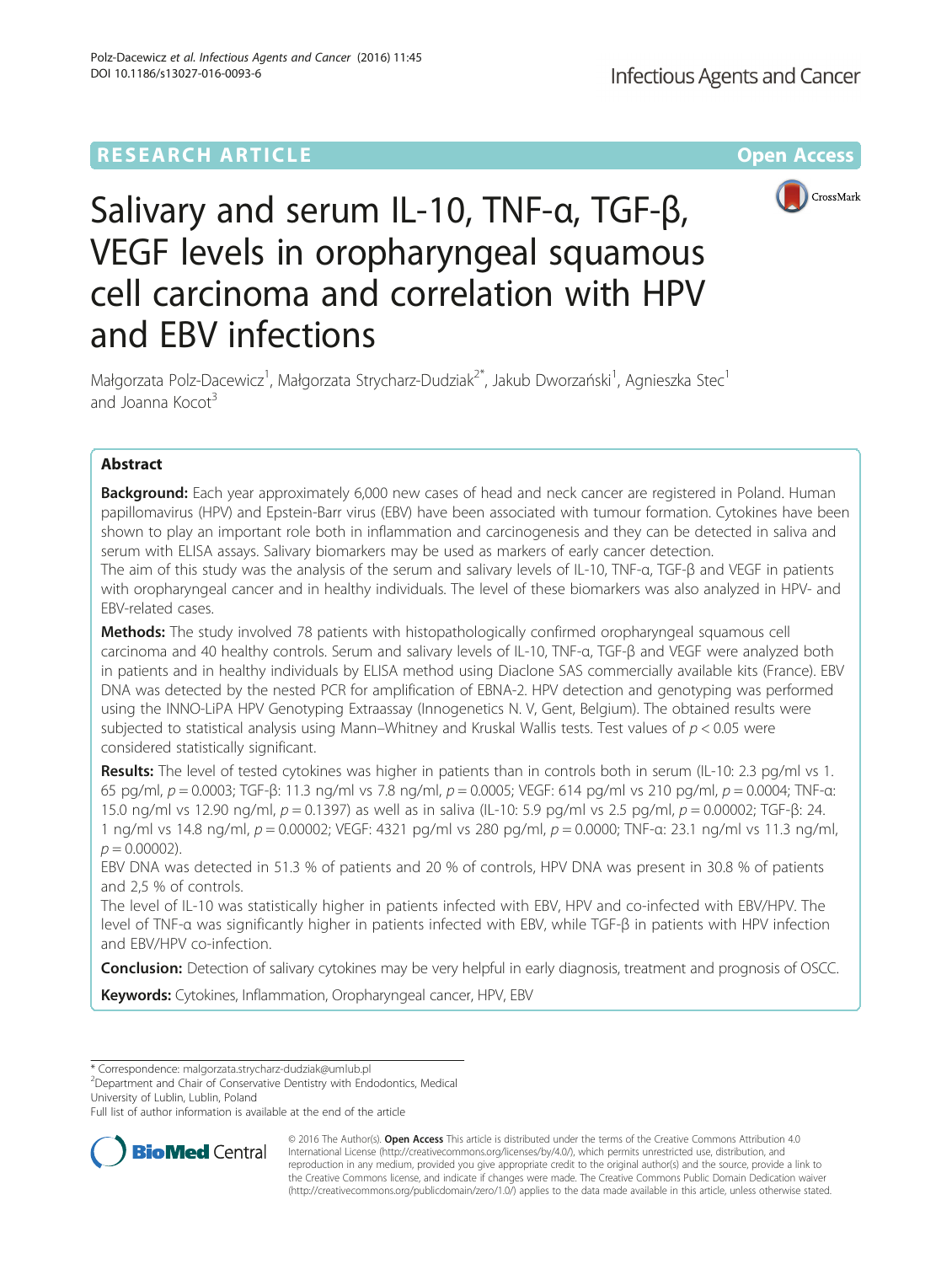## Background

Oral Squamous Cell Carcinoma (OSCC) as the most frequently diagnosed cancer in the head and neck region is a very important world-wide health problem [[1\]](#page-6-0). About 90 % of all malignant tumours localised in the oral cavity and oropharynx are squamous cell carcinomas (SCC). Mortality for oral cancer is high because the early phase of the disease is often asymptomatic and most patients seek care with the late-stage symptoms [[2\]](#page-6-0). Tobacco and alcohol are well-established risk factors for OSCC. Oncogenic viruses have also been involved in OSCC development [\[1, 3](#page-6-0)–[8](#page-6-0)]. The International Agency for Research on Cancer (IARC) concluded that there is an evidence for a role of human papillomavirus (HPV), in particular HPV16, in the oropharyngeal cancer [\[9, 10](#page-6-0)]. A number of studies also suggest the role of Epstein-Barr virus (EBV) in the development of cancer in this region [[11](#page-6-0)–[14](#page-6-0)]. Many studies indicate that genetic mutations caused by oncogenic viruses lead to a different rates of tumour disease development. This effect is due to the varying levels of cytokines and other growth factors. These disorders lead to a faster (or slower) tumour growth as well as metastasis formation [\[15](#page-6-0)].

It has been shown that inflammation plays a key role in different stages of carcinogenesis. Cytokines are a group of host immune products involved in inflammation, immunity and defence against HPV infection, and modulation of HPV clearance plays an important role in oncogenesis [\[16](#page-6-0)]. Of particular interest has been the use of the salivary cytokine concentration as a marker of cell proliferation. The most studied cytokines include interleukin 10 (IL-10), tumour necrosis factor-alpha (TNF-α), vascular endothelial growth factor (VEGF) and tumour growth factor-beta (TGF-β). These salivary biomarkers were demonstrated to be increased in patients with oral cancer and several of them are still candidates for future clinical use [\[16](#page-6-0)–[18\]](#page-6-0). Saliva is a body fluid very useful for the early diagnosis, monitoring and treatment of diseases [\[18](#page-6-0)]. Therefore, the aim of this study was to analyze the serum and salivary levels of IL-10, TNF-α, TGF-β and VEGF in patients with oropharyngeal cancer compared to healthy individuals. We also analyzed the level of these biomarkers in HPV- and EBV-related cases.

This research was approved by the Ethics Committee and is in accordance with the GCP regulations (no. KE-0254/133/2013).

## Methods

## Patients

The study was conducted among 78 patients with diagnosed and histopathologically confirmed OSCC hospitalized at the Otolaryngology Division of the Hospital in Radom, Poland. The patients had neither previous radiotherapy nor chemotherapy. The results were compared to 40 healthy controls. The control group involved persons hospitalized at the Otolaryngology Division due to diseases other than cancer. There were no statistically significant differences between the patients and the control group (age, sex, tobacco and alcohol consumption) (Table 1). Male patients dominated in the examined group (91.03 %). The patients' ages ranged from 40 to 79 years. Most of the patients were aged 50–69 years (43.6 %), 15.4 % were under 50 years of age. Most studied individuals (64.1 %) lived in urban areas. A total of 79.5 % of the studied patients reported smoking, while 43.6 % pointed to alcohol abuse.

## DNA extraction from fresh frozen tumour tissue

Fragments of fresh frozen tumour tissue (20 mg) both from the patients with OSCC and from the control subjects were cut and homogenized in a manual homogenizer Omni TH/ Omni International/ Kennesewa/ Georgia /USA. DNA was extracted using a protocol as described in the DNeasy Tissue Kit Handbook (Qiagen GmBH, Hilden, Germany). Purified DNA was quantified by spectrophotometer (Epoch Microplate Spectrophotometer, BioTek Instruments Inc., Vinooski, Vermont, USA). The isolates were kept at −20 °C until the test was conducted. To verify the quality of the obtained DNA (presence of inhibitors of Polymerase Chain Reaction), assay of β-globin was performed.

#### Serum collection

Venous blood samples from patients and control group were centrifuged at 1500 rpm for 15 min at

Table 1 Demographic and virological characteristics of patients and controls

|                    |           | Patients |       | Controls |      | $P$ value  |
|--------------------|-----------|----------|-------|----------|------|------------|
|                    |           | N        | $\%$  | Ν        | $\%$ |            |
| Sex                | female    | 7        | 8.97  | 5        | 7.5  | >0.05      |
|                    | male      | 71       | 91.03 | 35       | 92.5 |            |
| Age                | $40 - 49$ | 12       | 15.4  | 7        | 17.5 | >0.05      |
|                    | $50 - 69$ | 34       | 43.6  | 19       | 47.5 |            |
|                    | $70 +$    | 32       | 41.0  | 14       | 35.0 |            |
| Place of residence | urban     | 50       | 64.1  | 26       | 65.0 | >0.05      |
|                    | rural     | 28       | 35.9  | 14       | 35.0 |            |
| Smoking            | yes       | 62       | 79.5  | 32       | 80.0 | >0.05      |
|                    | no        | 16       | 20.5  | 8        | 20.0 |            |
| Alcohol            | yes       | 34       | 43.6  | 20       | 50.0 | >0.05      |
|                    | no        | 44       | 56.4  | 20       | 50.0 |            |
| <b>EBV DNA</b>     | positive  | 40       | 51.3  | 8        | 20.0 | $< 0.001*$ |
|                    | negative  | 37       | 47.4  | 32       | 80.0 |            |
| <b>HPV DNA</b>     | positive  | 24       | 30.8  | 1        | 2.5  | $< 0.001*$ |
|                    | negative  | 54       | 69.2  | 39       | 97.5 |            |

\*statistically significant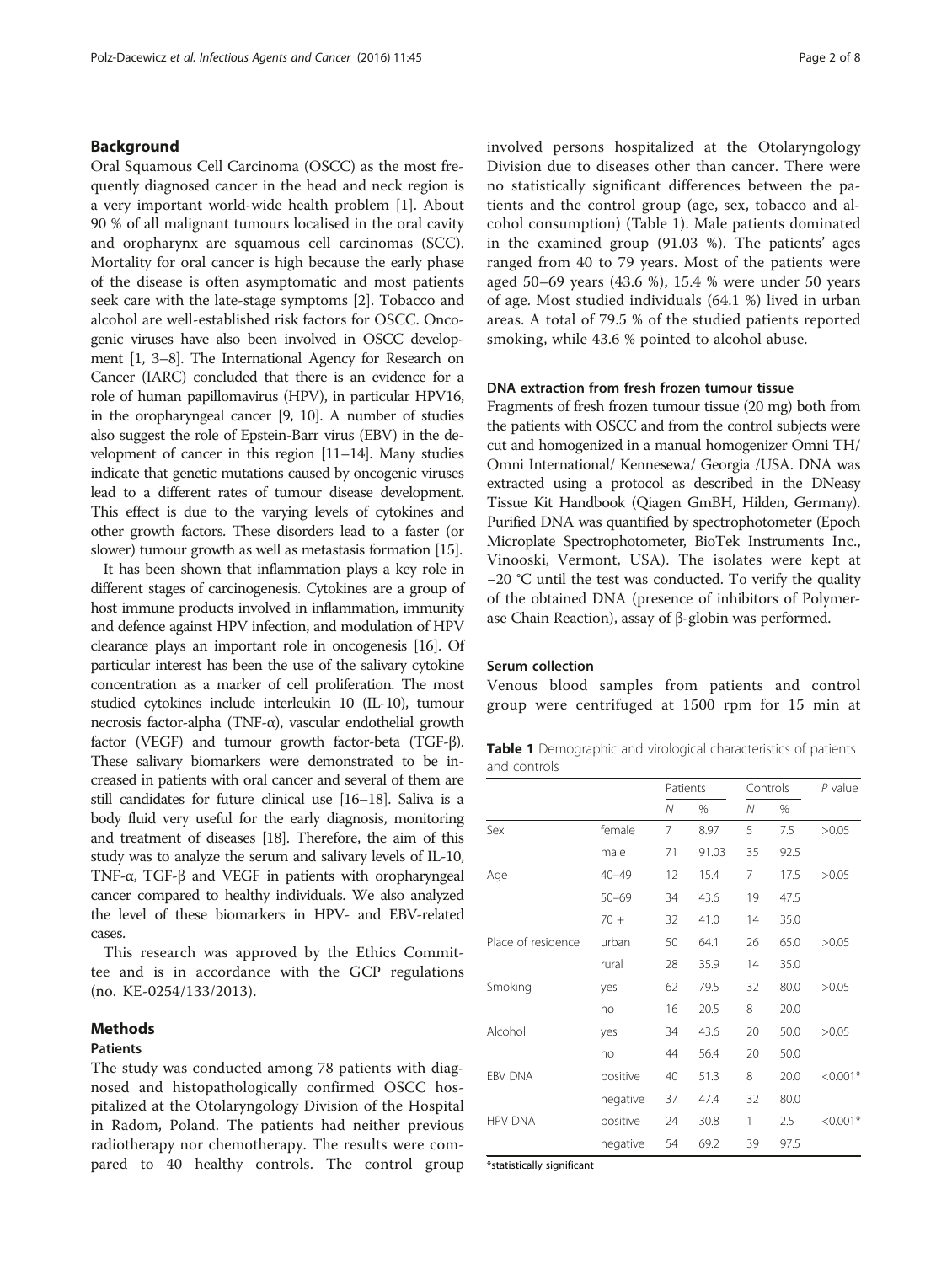room temperature and the serum was collected and frozen at −80 °C until analysis.

## Saliva collection

About 5 ml of unstimulated whole saliva was collected. The saliva samples were centrifuged at 1500 rpm at room temperature for 10 min and diluted (1:1) in PBS and frozen at -80 °C until analysis.

## Detection of viruses

EBV DNA detection: All polymerase chain reaction (PCR) reactions were carried out in the final volume of 25 μl using HotStartTaq DNA Polymerase (Qiagen, Germany). Concentrations of PCR reaction components were prepared as follows: 2.0 mM  $MgCl<sub>2</sub>$ , 0.2 mM dNTPs, 0.5  $\mu$ M each forward and reverse primers and 0.5 U of HotStart Taq polymerase. During each run the samples were tested together with one negative (nuclease-free water) and one positive control (EBV-positive cell line, Namalwa, ATCC-CRL-1432).

Amplification of EBNA-2 gene: The nested PCR was carried out for amplification of Epstein-Barr nuclear antigen 2 (EBNA-2). The sequence of primers used for PCR was as follows: outer pair 5' – TTT CAC CAA TAC ATG ACC C – 3', 5' – TGG CAA AGT GCT GAG AGC AA – 3' and inner pair 5' – CAA TAC ATG AAC CRG AGT CC – 3', 5' – AAG TGC TGA GAG CAA GGC MC – 3'. 2 μl of extracted DNA was subjected to the PCR mixture with the concentration as described above. The first-round amplification consisted of activation of polymerase 95 °C for 15 min, 35 cycles of 94 °C for 1 min, 55 °C for 1 min, 72 °C for 2 min and the final extension at 72 °C for 5 min. The second-round amplification was performed with 1 μl of first round PCR product in 30 cycles with an annealing temperature at 60 °C. The amplicons 368 bp, 473 bp in length (depending on the EBV type EBV-1 and EBV-2, respectively) were separated on 2 % agarose gel and purified using Gel-Out kit (A&A Biotechnology, Poland) for further analysis. Purified PCR products were sent to Genomed Warsaw company for sequencing.

HPV DNA detection: HPV detection and genotyping was performed using the INNO-LiPA HPV Genotyping Extraassay (Innogenetics N. V, Gent, Belgium; no cat. 81063) according to the manufacturer's protocol. The kit is based on the amplification of a 65 bp fragment from the L1 region of the HPV genome. PCR products are subsequently typed with the reverse hybridization assay. The assay covers all currently known high-risk HPV genotypes and probable high-risk HPV genotypes (16, 18, 26, 31, 33, 35, 39, 45, 51, 52, 53, 56, 58, 59, 66, 68, 73, 82) as well as a number of low-risk HPV genotypes (6, 11, 40, 43, 44, 54, 70) and some additional types (69, 71, 74).

## Measuring of cytokines level

The levels of IL-10, TNF-α, TGF-β and VEGF were established in the saliva and sera of patients and healthy subjects by ELISA (enzyme-linked immunosorbent assay) using commercially available kits Diaclone SAS, France. The cytokine level of each serum sample was tested three times and the results are the means of these. The level of tested cytokines are expressed in pg/ml or ng/ml. The minimum detectable dose of IL-10 is less than 0.98 pg/ml (IL-10 HS ELISA kit) cat. no. 850.880.096; TNF-α – less than 8 pg/ml cat. no 950.090.096; TGF-β – 8.6 pg/ml cat. no. 650.010.096 and VEGF – 7.9 pg/ml cat. no. 650.080.096.

## Statistical analysis

To examine differences between the patients and controls in the distributions of demographic variables, smoking and drinking status, HPV and EBV status Pearson's chisquare test was used. The Mann-Whitney test was used to compare the concentration of cytokines in patients and controls. The Kruksal-Wallis test was used to determine the association of the concentration of studied cytokines with such variables as smoking, alcohol abuse, histological grade  $(G)$  of the tumour, tumour  $(T)$  and node  $(N)$  stage according to TNM (tumour, node, metastasis) classification and presence of viruses. The observed differences were considered statistically significant at  $p < 0.05$ .

## Results

The prevalence of HPV and EBV was higher in patients than in controls  $(p < 0.001)$ . HPV DNA was detected in 30.8 % of patients, EBV DNA in 51.3 %, while in control group in 2.5 % and 20.0 %, respectively. Epidemiological, clinical and virological characteristics of patients are shown in Table [2](#page-3-0). The level of all tested cytokines and growth factors was higher in patients than in controls both in serum and in saliva. The concentration of these biomarkers in the patients group was higher in saliva than in serum (Table [3](#page-3-0)). The level of IL-10 was statistically higher in smoking patients, in patients infected with EBV, HPV as well as in EBV-HPV co-infection (Table [4\)](#page-3-0).

There was a relationship between the concentration of both TNF-α and VEGF and the histological grade of the tumour (G) and the size of tumour (T stage), while  $T$ GF-β level was related to N stage. The level of the TNF-α was higher in patients infected with EBV, whereas TGF-β was higher in HPV and HPV/EBV co-infected patients. IL-10 concentration was higher in HPV, EBV as well as in HPV/EBV co-infected patients.

## **Discussion**

Various cytokines and growth factors play a significant role both in inflammation and carcinogenesis. Some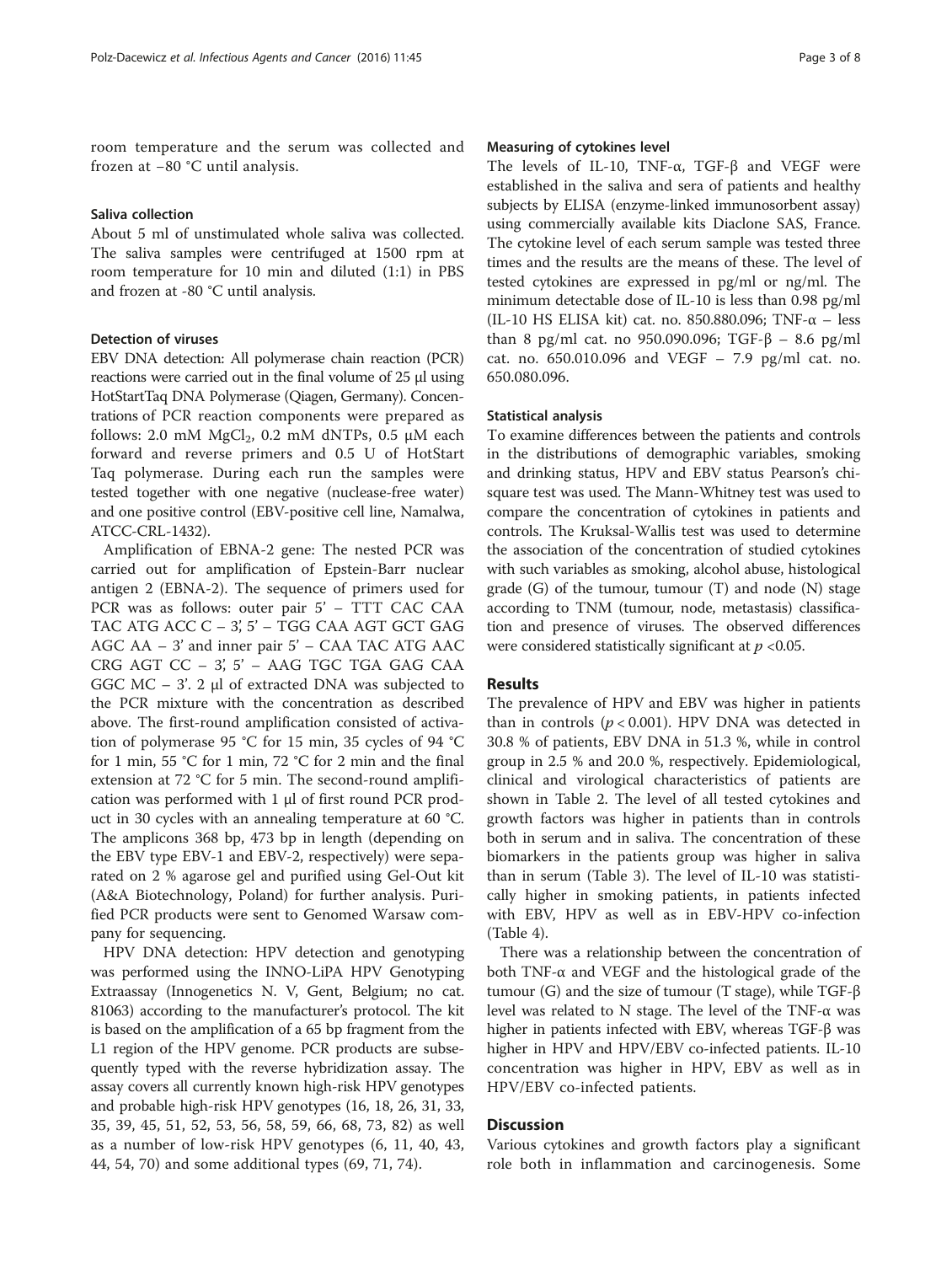|                        |                | EBV               |                   | $P$ value | <b>HPV</b>        |                   | $P$ value |
|------------------------|----------------|-------------------|-------------------|-----------|-------------------|-------------------|-----------|
|                        |                | Positive $N = 40$ | Negative $N = 38$ |           | Positive $N = 24$ | Negative $N = 54$ |           |
| Sex                    | female         | $2.5\,$           | 15.8              | $0.0401*$ | 4.2               | 11.1              | 0.2908    |
|                        | male           | 97.5              | 84.2              |           | 95.8              | 88.9              |           |
| Age                    | $40 - 49$      | 20.0              | 10.5              | 0.4902    | $\circ$           | 22.2              | 0.5692    |
|                        | $50 - 69$      | 40.0              | 47.4              |           | 75.0              | 29.6              |           |
|                        | $70 +$         | 40.0              | 42.1              |           | 25.0              | 48.2              |           |
| Place of residence     | urban          | 70.0              | 57.9              | 0.2652    | 75.0              | 59.3              | 0.1736    |
|                        | rural          | 30.0              | 42.1              |           | 25.0              | 40.7              |           |
| Smoking                | yes            | 80.0              | 78.9              | 0.9083    | 83.3              | 77.8              | 0.5692    |
|                        | no             | 20.0              | 21.1              |           | 16.7              | 22.2              |           |
| Alcohol                | yes            | 45.0              | 42.1              | 0.7966    | 33.3              | 48.2              | 0.2196    |
|                        | no             | 55.0              | 57.9              |           | 66.7              | 57.8              |           |
| Histological grading G | $\mathbf{1}$   | 20.0              | 31.6              | 0.4911    | 33.3              | 22.8              | $0.0023*$ |
|                        | 2              | 75.0              | 63.2              |           | 55.0              | 77.8              |           |
|                        | 3              | 5.0               | 5.2               |           | 16.7              | $\mathbf 0$       |           |
| T stage                | 1              | 10.0              | 15.8              | 0.0908    | $\circ$           | 18.5              | $0.0004*$ |
|                        | $\overline{2}$ | 45.0              | 42.1              |           | 75.0              | 29.7              |           |
|                        | 3              | 30.0              | 10.5              |           | 8.3               | 25.9              |           |
|                        | $\overline{4}$ | 15.0              | 31.6              |           | 16.7              | 25.9              |           |
| N stage                | N <sub>0</sub> | 50.0              | 63.2              | 0.7043    | 58.3              | 55.6              | 0.7948    |
|                        | N1             | 20.0              | 15.8              |           | 16.7              | 18.5              |           |
|                        | N2             | 15.0              | 10.5              |           | 16.7              | 11.1              |           |
|                        | N3             | 15.0              | 10.5              |           | 8.3               | 14.8              |           |

<span id="page-3-0"></span>Table 2 Epidemiological, clinical and virological characteristics of patients (%)

\*statistically significant

cytokines are considered as pro-inflammatory (TNF-α, IFN-ɣ), whereas other are associated with anti-inflammatory effects (TGF-β) [[2\]](#page-6-0). To the best of our knowledge, IL-10, TGF-β1, TNF-α and VEGF levels in patients infected with HPV and/or EBV have not

Table 3 Serum and salivary level of cytokines in patients and controls

|                     | Patients            | Controls            | $P$ value            |  |
|---------------------|---------------------|---------------------|----------------------|--|
| Serum               |                     |                     |                      |  |
| $IL-10$ (pg/ml)     | $2.3(1.2-3.9)$      | $1.65(0.54 - 2.9)$  | 0.0003 <sup>a</sup>  |  |
| $TGF-\beta$ (ng/ml) | $11.3(3.5 - 164.1)$ | $7.8(1.8-26.2)$     | $0.0005^{\text{a}}$  |  |
| VEGF (pg/ml         | 614 (14-1374)       | 210 (17-712)        | $0.0004^{\text{a}}$  |  |
| TNF-a (ng/ml)       | 15.9 (4.9-39.1)     | 12.9 (10.4-19.5)    | 0.1397               |  |
| Saliva              |                     |                     |                      |  |
| $IL-10$ (pg/ml)     | $5.9(2.9 - 12.7)$   | $2.5(0.45-5.1)$     | 0.00002 <sup>a</sup> |  |
| $TGF-\beta$ (ng/ml) | 24.1 (7-87.9)       | 14.8 (5.4-30.1)     | 0.00002 <sup>a</sup> |  |
| VEGF (pg/ml)        | 4321 (1566-7791)    | 280 (130-980)       | 0.0000 <sup>a</sup>  |  |
| $TNF-a$ (ng/ml)     | 23.1 (15.8-26.0)    | $11.3 (8.2 - 17.7)$ | 0.00002 <sup>a</sup> |  |

median, test U Manna Whitney'a

a<sub>statistically</sub> significant

been studied in the Polish population with oropharyngeal cancer.

Interleukin-10 (cytokine synthesis inhibitor factor, CSIF) is an important cytokine produced by several cells such as normal and neoplastic B cells, macrophages, T cells and some cancer cells [\[19, 20](#page-6-0)]. The immunosuppressive effects of IL-10 in the tumour environment have been repeatedly confirmed [[21](#page-6-0)]. Our study demonstrated higher levels of IL-10 in saliva and serum samples of patients with OSCC

Table 4 Association of cytokines and growth factors levels with clinicopathological features

|                      | $II - 10$             | $TNF-\alpha$          | <b>VEGF</b>           | $TGF-B$               |
|----------------------|-----------------------|-----------------------|-----------------------|-----------------------|
| Smoking              | 0.0017                | 0.1542                | 0.4652                | 0.9853                |
| Alcohol              | 0.1325                | 0.0915                | 0.1433                | 0.3278                |
| Histological grade G | 0.1105                | $0.0344*$             | $0.0421$ <sup>*</sup> | 0.7569                |
| T stage              | 0.8636                | $0.0412$ <sup>*</sup> | 0.0005                | 0.2400                |
| N stage              | 0.2592                | 0.3230                | 0.2878                | $0.0062$ <sup>*</sup> |
| <b>FBV</b>           | $0.0002$ <sup>*</sup> | $0.0456*$             | 0.0502                | 0.2842                |
| <b>HPV</b>           | $0.0382$ <sup>*</sup> | 0.7348                | 0.9016                | $0.0396^{*}$          |
| $HPV + FBV$          | $0.0331$ <sup>*</sup> | 0.6416                | 0.1180                | $0.0117$ <sup>*</sup> |

\* Statistically significant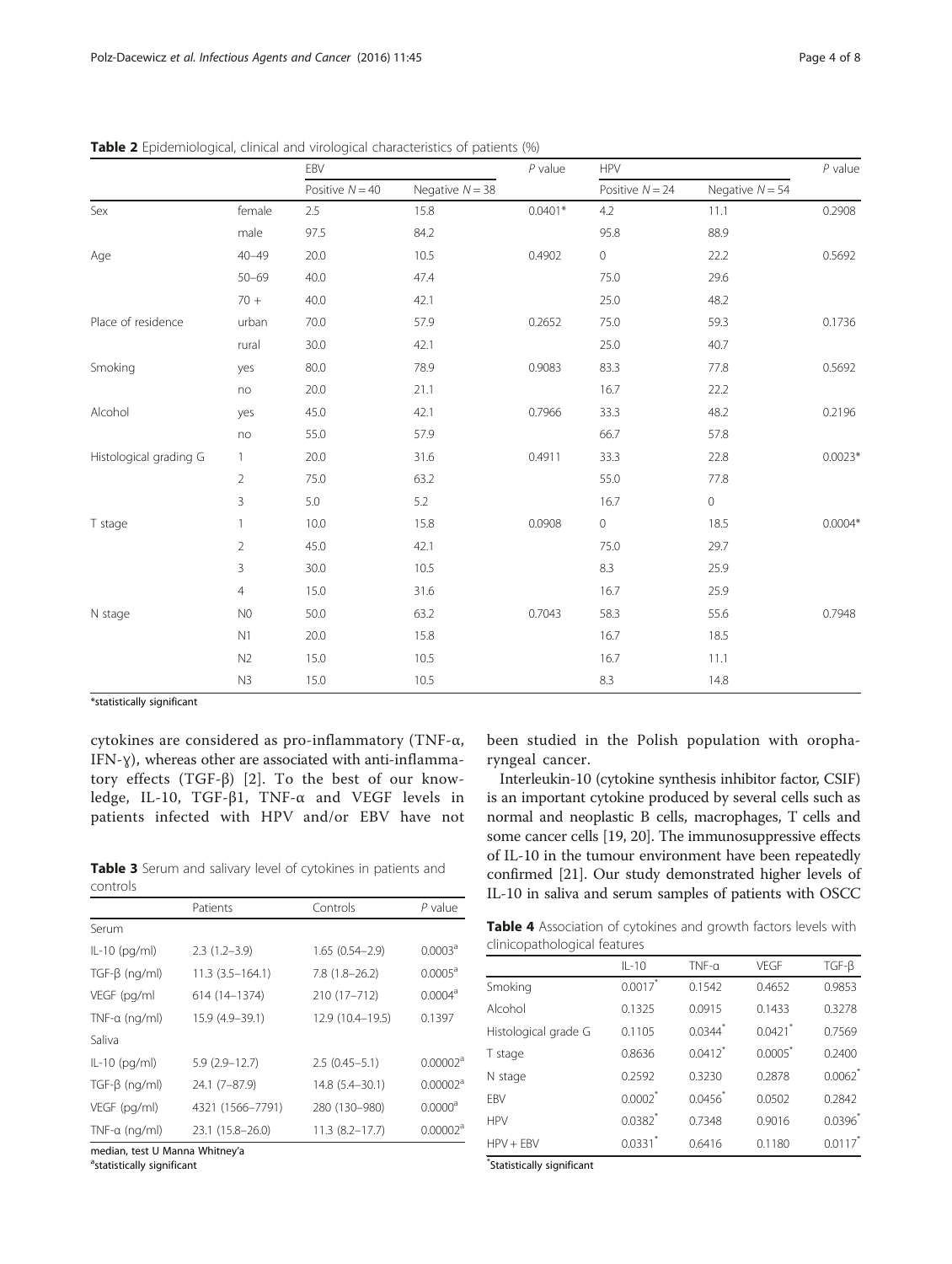than in control subjects. Moreover, IL-10 concentration in saliva was higher than in serum. Goncalves et al. [[22](#page-6-0)] detected high expression of IL-10 in the tumour samples and elevated levels of this cytokine in saliva of patients with OSCC, which enabled to distinguish patients with cancer from healthy individuals. Jiang et al. [\[23\]](#page-6-0) additionally studied correlation between IL-10 and advancing cancer lesions on animal models. In their research higher concentrations of IL-10 were associated with more severe disease and poorer prognosis of cancer. Lathers [[24](#page-6-0)] observed an increase in the level of IL-10 with the formation of metastases in the lymph nodes. The influence of IL-10 on more severe cancer disease is explained by antagonistic effect of IL-10 on the formation of proinflammatory cytokines (IL-6, TNF, IL-1α, IL-1β, IL-12) and inhibition of the inflammatory response, which plays an important role in the development of cancer.

Tumour necrosis factor α (TNF-α) is a cytokine involved in systemic inflammation and is one of the cytokines that make up the acute phase reaction. TNF- $\alpha$ is secreted by macrophages, monocytes, neutrophils, T-cells, NK-cells following their stimulation by bacterial lipopolysaccharides [[25\]](#page-6-0). It has a wide spectrum of biological activities including antitumour and antiviral activity. TNF-α may be involved in carcinogenesis through induction of proliferation, invasion, and metastasis because it may have both tumour-necrotic and tumourpromoting activities [\[26\]](#page-6-0). In our study a significantly higher level of this cytokine was obtained in the patients' saliva comparing with the control group. In subjects with OSCC, TNF-α levels were higher in saliva than in serum. It may indicate the activity of the protein in close proximity to the tumour. Krishnan et al. [[27](#page-6-0)] obtained significantly higher levels of TNF- $\alpha$  both in saliva and in the blood of the patients with OSCC. In a study carried out by Juretic et al. [\[28\]](#page-6-0) salivary concentration of TNF-α was higher both in patients with premalignant oral lesions and in patients with OSCC as compared with healthy individuals. Rhodus [\[29\]](#page-6-0), on the basis of his research analyzing the concentration of TNF-α in saliva, suggests that this cytokine can be used as a prognostic parameter for cancer.

TGF-β is a cytokine involved in various biological processes. The TGF-β pathway regulates many of the cellular processes and alterations in the signalling cascade may promote tumour development. The anti-proliferative activity of TGF-β1 is essential for maintaining normal tissue homeostasis and this activity of TGF-β1 is lost in many types of tumours [[30](#page-6-0), [31\]](#page-6-0). Some researchers point to an increase of TGF-β concentration in the case of tumour growth and they emphasize the prognostic features of this protein [[32\]](#page-6-0). Other studies show no difference between the concentration of  $TGF- $\beta$  in tissue samples$ and saliva [[23\]](#page-6-0). These differences may come from the multiple effects of this cytokine on immune cells, the formation of blood vessels and fluctuation depending on the stage of cancer. Our study demonstrated significantly higher levels of TGF-β both in saliva and in serum of patients with OSCC. Moreover, salivary level was higher than serum concentration of this cytokine in the group of patients.

Because angiogenesis is essential for the growth and metastasis of tumours, we also investigated serum and salivary levels of VEGF (Vascular Endothelial Growth Factor), which is the main regulator of this process. In vitro experiments showed that VEGF stimulates mitosis of endothelial cells and their migration. VEGF may be also secreted by tumour cells and it acts in an autocrine manner to promote cell growth [\[33](#page-6-0), [34\]](#page-6-0). In our study VEGF levels were significantly higher in patients with OSCC than in healthy controls both in serum and saliva. Similar results were obtained by other researchers [\[34](#page-6-0)–[36](#page-6-0)], but there are also studies which demonstrated elevated salivary and serum levels of VEGF in OSCC patients without finding significant differences [[37, 38\]](#page-6-0). Congruent outcomes were obtained by researchers who assessed the level of VEGF in tissue samples [\[39\]](#page-6-0). In a study carried out by Upile et al. [\[34](#page-6-0)] a direct correlation between T stage and N stage of the patients with OSCC and VEGF levels were found. Our research revealed a significant correlation between VEGF salivary and serum levels and clinicopathological features such as histology grading and T stage. These relationships are so important that some researchers suggest the possibility of using this protein as a tumour marker [[35](#page-6-0), [36](#page-6-0)].

As it is well documented, the main risk factors for head and neck cancer are tobacco, alcohol abuse and betel quid chewing but some types of head and neck SCC are linked to viral infections such as HPV and EBV.

HPV infection has been recognized as a necessary but not the only one cause of certain types of human cancers because cancer eventually develops only in a small group of individuals infected with HPV. Other factors are, therefore, necessary for malignant transformation of HPV-infected cells [\[21](#page-6-0), [40](#page-6-0)]. Chronic inflammation by HPV with an inadequate host immune response may provide a potential for tumor formation. According to Chuang et al. [\[41\]](#page-6-0), the development of  $HPV(+)$  OSCC is associated with IL-10 expression. These researchers demonstrated that HPV(+) patients with OSCC had higher IL-10 mRNA levels than HPV(−) patients. They also suggested that IL-10 may suppress T-cell immunity, which results in a persistent HPV infection. The correlation between higher levels of IL-10 in the group of patients with OSCC and the presence of HPV was also observed in our study. Moreover, the increase in the expression of IL-10 gene in people infected with HPV was demonstrated in the case of other types of tumours, such as cervical cancer [[42](#page-6-0)].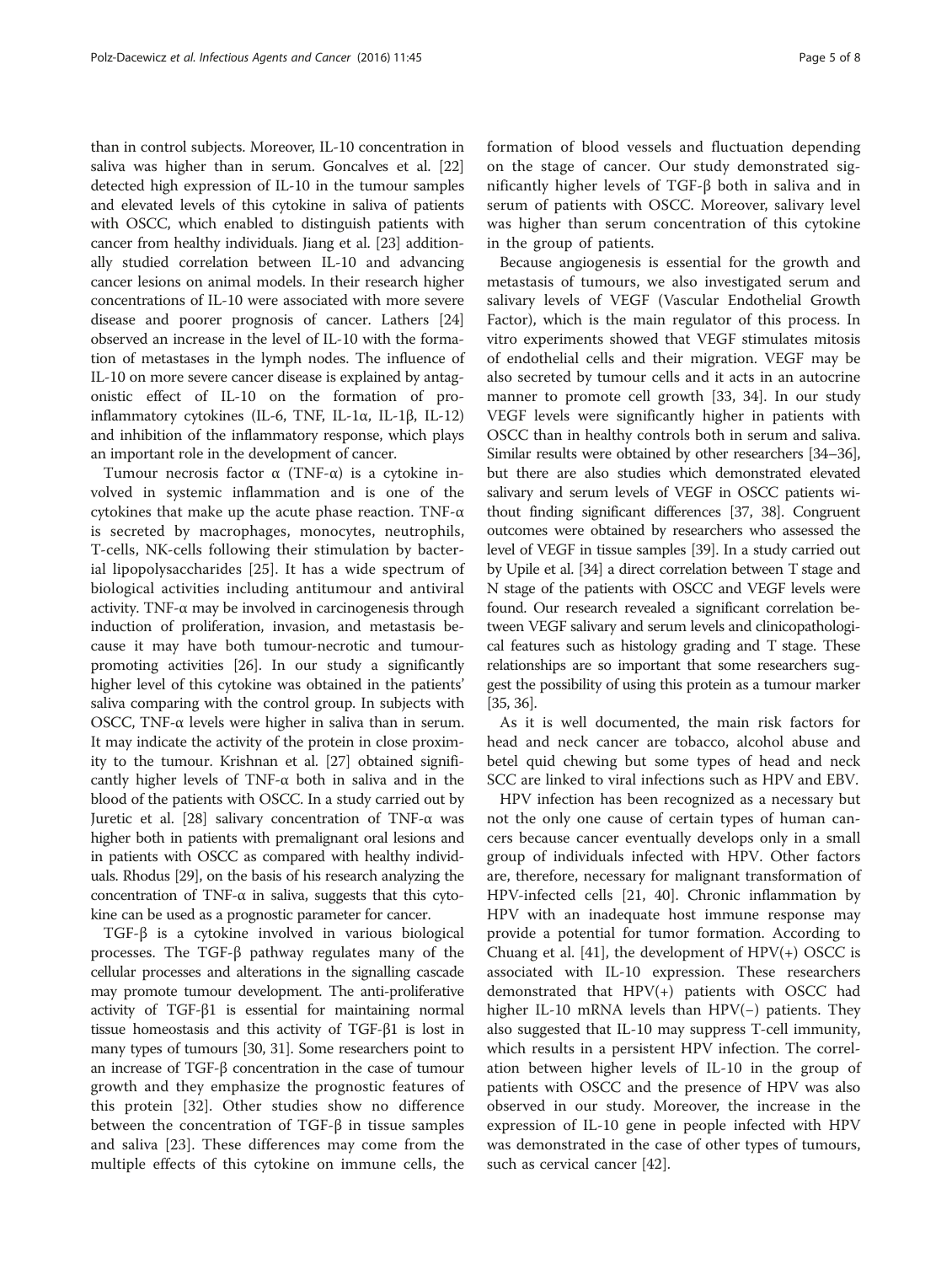VEGF is also a cytokine investigated toward its prognostic value in patients infected with HPV. Jo et al. [[43](#page-6-0)] observed a significant increase in VEGF mRNA levels in HPV(+) tumours. Other researchers [\[44](#page-6-0)], however, did not obtain similar results. The present study also did not reveal such a correlation between VEGF and HPV status.

Many researchers found that  $HPV(+)$  and  $HPV(-)$ OSCC are two distinct forms of the disease. In general,  $HPV(+)$  cancer patients are younger, have a much better prognosis than HPV(−) [\[39](#page-6-0), [41, 43,](#page-6-0) [45\]](#page-7-0). According to Chen et al. [\[45](#page-7-0)], high expression of IL-10 predicts a poor prognosis in OSCC. Chuang et al. [\[41\]](#page-6-0) based on their research indicated that IL-10 mRNA expression levels may independently predict the survival and recurrence rates in patients with  $HPV(+)$  OSCC, but not in those with HPV(−) cancer.

Shi et al. [[46\]](#page-7-0) suggest that two DNA viruses, Epstein-Barr virus (EBV) and human papillomavirus (HPV), are associated with 38 % of all virus-associated cancers and the probability of one patient infected with two distinct types of viruses is increasing. During primary infection EBV infects oral epithelial cells and B lymphocytes. Like other herpesviruses, EBV has a productive lytic cycle and a latent form. Latently infected B cells can occasionally be stimulated to reactivate EBV [[47\]](#page-7-0). Activation of the lytic phase or reactivation from latency is a key to virus transmission. Most diseases related to EBV infection are associated with the latent form of infection. Some of early products that further act as transactivators of the viral lytic phase are BZLF1 and BRLF1. BZLF1 plays important role in attenuating the host immune response to lytic viral infection [\[48](#page-7-0)]. In the lytic infection BZLF1 inhibits the activity of the promoter for the gene encoding TNF-α receptor and decreased expression of the TNFR1 protein [[49\]](#page-7-0). Besides, it is unable to induce cellular apoptosis. TNF-α activates expression of various important inflammatory genes and it induces apoptosis.

BZLF1 stimulates expression of both TGF-β and IL-10 [[49](#page-7-0)]. Epstein-Barr virus late gene BCRF1 is very similar to the human IL-10 gene (84 % homology in amino acids sequence). This late viral gene product vIl-10 (BCLF1) plays an important role for the protection of the virus from the host immune response. The results of this process, namely the infection with EBV, may develop tumour diseases.

Many questions are unclear and will need to be answered by future studies. All the above-mentioned cytokines and growth factors act on the tumour growth. Some of them were definitely studied and explained long ago, some are constantly being investigated. Explaining the reasons for this influence is very difficult because many cytokines interact in various ways on cells, often in an antagonistic manner, depending on the concentration. There is no doubt that viruses which have the ability to connect with the genetic material of the host

cells can significantly disrupt gene expression for cytokines and growth factors.

It has been confirmed in numerous studies that HPV and EBV have the ability to cause various cancers, but there is a lack of studies which determine variability in the levels of cytokines in patients with OSCC with EBV infections.

## Conclusions

Our results clearly indicate increased levels of IL-10, TNFα, TGF-β and VEGF both in serum and saliva and they suggest that these cytokines may constitute valuable tools in diagnosis, treatment and prognosis in cancer disease. However, further research is still required to prove the role and mode of action of potential biomarkers.

## Abbreviations

CSIF, cytokine synthesis inhibitor factor; DNA, deoxyribonucleic acid; EBNA-2, Epstein-Barr nuclear antigen 2; EBV, Epstein-Barr virus; ELISA, enzyme-linked immunosorbent assay; GCP, good clinical practice; HPV, human papillomavirus; IARC, International Agency for Research on Cancer; IL-10, interleukin 10; mRNA, messenger ribonucleic acid; OSCC, oral squamous cell carcinoma; PCR, polymerase chain reaction; SCC, squamous cell carcinoma; TGF-β, transforming growth factor beta; TNF-α, tumour necrosis factor alpha; TNM, tumour, node, metastasis; VEGF, vascular endothelial growth factor

#### Acknowledgements

We are thankful to Dr Sylwia Foltyn (Otolaryngology Division, Hospital in Radom, Poland) for her help in clinical sample collection.

#### Funding

This study was supported by a Research Grant from the Medical University of Lublin, Lublin, Poland (DS 233).

#### Availability of data and materials

All data generated or analysed during this study are included in this published article.

#### Authors' contribution

MP-D: conceived the study, its design, data analysis, coordination and helped to draft the manuscript. MS-D: participation in study design, data analysis, manuscript preparation. JD: data and clinical samples collection. JK: statistical and data analysis. AS: carried out the serological and molecular identification. All authors read and approved the final manuscript.

#### Competing interests

The authors declare that they have no competing interests.

#### Consent for publication

Not applicable.

#### Ethics approval and consent to participate

This research was approved by the Ethics Committee and is in accordance with the GCP regulations (no. KE-0254/133/2013). All participants provided written informed consent to participate in this study according to forms required by the Local Ethics Committee.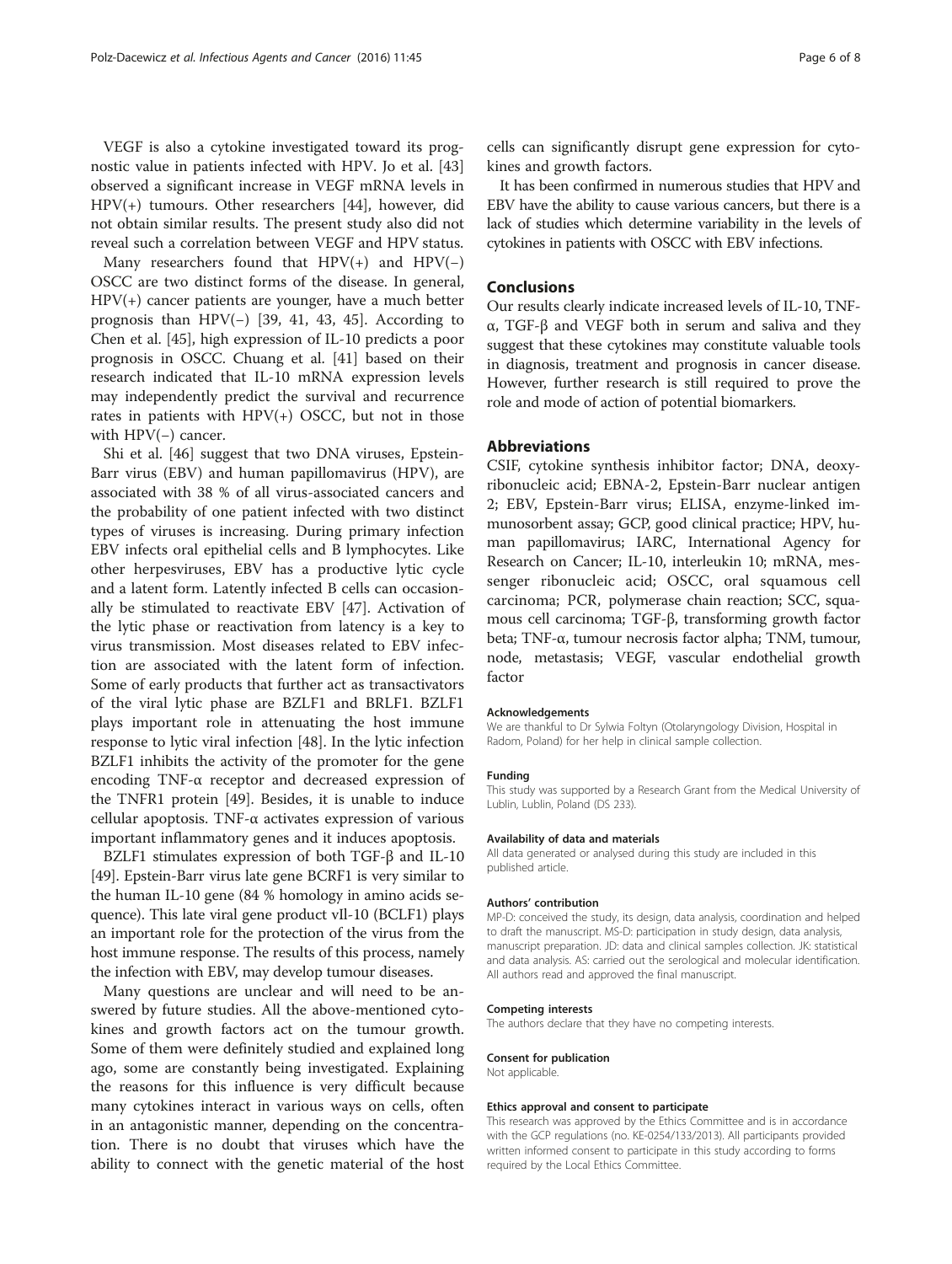## <span id="page-6-0"></span>Author details

<sup>1</sup>Department of Virology, Medical University of Lublin, Lublin, Poland. <sup>2</sup> Department and Chair of Conservative Dentistry with Endodontics, Medical University of Lublin, Lublin, Poland. <sup>3</sup>Chair and Department of Medical Chemistry, Medical University of Lublin, Lublin, Poland.

## Received: 22 April 2016 Accepted: 11 July 2016 Published online: 20 August 2016

#### References

- Alibek K, Kakpenova A, Baiken Y. Role of infectious agents in the carcinogenesis of brain and head and neck cancers. Infect Agent Cancer. 2013;8(1):7.
- Prasad G, McCullough M. Chemokines and cytokines as salivary biomarkers for the early diagnosis of oral cancer. Int J Dent. 2013, doi: [10.1155/2013/813756.](http://dx.doi.org/10.1155/2013/813756)
- 3. Fakhry C, Westra WH, Li S, Cmelak A, Ridge JA, Pinto H, et al. Improved survival of patients with human papillomavirus-positive head and neck squamous cell carcinoma in a prospective clinical trials. J Natl Cancer Inst. 2008;100:261–9.
- Gillison ML, Koch WM, Capone RB, Spafford M, Westra WH, Wu L, et al. Evidence for a causal association between human papillomavirus and a subset of head and neck cancers. J Natl Cancer Inst. 2000;92(9):709–20.
- 5. Hillbertz NS, Hirsch JM, Jalouli J, Jalouli M, Sand L. Viral and molecular aspects of oral cancer. Anticancer Res. 2012;32(10):4201–12.
- 6. Scully C. Oral cancer aetiopathogenesis; past, present and future aspects. Med Oral Patol Oral Cir Bucal. 2011;16(3):e306–11.
- 7. Alibek K, Baiken Y, Kakpenova A, Mussabekova A, Zhussupbekova S, Akan M, et al. Implication of human herpesviruses in oncogenesis through immune evasion and supression. Infect Agent Cancer. 2014;9(1):3.
- 8. Schiller JT, Lowy DR. Virus infection and human cancer: an overview. Recent Results Cancer Res. 2014;193:1–10.
- 9. IARC monographs on the evaluation of carcinogenic risks to humans. World Health Organization. Lyon, France, 2007; 222–235.
- 10. IARC monographs on the evaluation of carcinogenic risks to humans. A review of human carcinogens. Biological agents. World Health Organization. Lyon, France, 2012; 255–275.
- 11. Acharya S, Ekalaksananan T, Vatanasapt P, Loyha K, Phusingha P, Promthet S, et al. Association of Epstein-Barr virus infection with oral squamous cell carcinoma in a case–control study. J Oral Pathol Med. 2015;44:252–7.
- 12. Jalouli J, Ibrahim SO, Mehrotra R, Jalouli MM, Sapkota D, Larson PA, Hirsch JM. Prevalence of viral (HPV, EBV, HSV) infections in oral submucous fibrosis and oral cancer from India. Acta Otolaryngol. 2010;130(11):1306–11.
- 13. Jalouli J, Jalouli MM, Sapkota D, Ibrahim SO, Larson PA, Sand L. Human papilloma virus, herpes simplex virus and Epstein-Barr virus in oral squamous cell carcinoma from eight different countries. Anticancer Res. 2012;32(2):571–80.
- 14. Kis A, Feher K, Gall T, Tar I, Boda R, Toth ED, et al. Epstein-Barr virus prevalence in oral squamous cell cancer and potentially malignant oral disorders in an eastern Hungarian population. Eur J Oral Sci. 2009;117(5):536–40.
- 15. Mascolo M, Siano M, Ilardi G, Russo D, Merolla F, Rosa GD, et al. Epigenetic Disregulation in Oral Cancer. Int J Mol Sci. 2012;13(2):2331–53.
- 16. Jin L, Sturgis EM, Zhang Y, Huang Z, Song X, Chao X, et al. Association of tumor necrosis factor-alpha promoter variants with risk of HPV-associated oral squamous cell carcinoma. Mol Cancer. 2013;12:80.
- 17. Elashoff D, Zhou H, Reiss J, Wong J, Xiao H, Henson B, et al. Prevalidation of salivary biomarkers for oral cancer detection. Cancer Epidemiol Biomarkers Prev. 2012;21(4):664–72.
- 18. Korostoff A, Reder L, Masood R, Sinha UK. The role of salivary cytokine biomarkers in tongue cancer invasion and mortality. Oral Oncol. 2011;47(4):282–7.
- 19. Moser DM, Zhang X. Interleukin-10: new perspectives on an old cytokine. Immunol Rev. 2008;226:205–18.
- 20. Torres-Poveda K, Bahena-Román M, Madrid-González C, Burquete-Garcia AI, Bermudez-Morales VH, Peralta-Zaragoza O, et al. Role of IL-10 and TGF-β1 in local immunosuppression in HPV-associated cervical neoplasia. World J Clin Oncol. 2014;5(4):753–63.
- 21. Jin L, Sturgis EM, Cao X, Song X, Salahuddin T, Wei Q, et al. Interleukin-10 promoter variants predict HPV-positive tumors and survival of squamous cell carcinoma of the oropharynx. FASEB J. 2013;27(6):2496–503.
- 22. Goncalves AS, Arantes DA, Bernardes VF, Jaeger F, Silvia JM, Silvia TA, et al. Immunosuppresive mediators of oral squamous cell carcinoma in tumour samples and saliva. Hum Immunol. 2015;76(1):52–8.
- 23. Jiang C, Ye D, Qiu W, Zhang X, Zhang Z, He D, et al. Response of lymphocyte subsets and cytokines to Shenyang prescription in Sprague–Dawley rats with tongue squamous cell carcinomas induced by 4NQO. BMC Cancer. 2007;7:40.
- 24. Lathers DM, Young MR. Increased aberrance of cytokine expression in plasma of patients with more advanced squamous cell carcinoma of the head and neck. Cytokine. 2004;25(5):220–8.
- 25. Wajant H, Pfizenmaier K, Scheurich P. Tumor necrosis factor signaling. Cell Death Differ. 2003;10:45–65.
- 26. Mocellin S, Nitti D. TNF and cancer: the two sides of the coin. Front Biosci. 2008;13:2774–83.
- 27. Krishnan R, Thayalan DK, Padmanaban R, Ramadas R, Annasamy RK, Anandan N. Association of serum and salivary tumor necrosis factor-α with histological grading in oral cancer and its role in differentiating premalignant and malignant oral disease. Asian Pac J Cancer Prev. 2014;15(17):7141–8.
- 28. Juretić M, Cerović R, Belusoć-Gobić M, Brekalo Prso I, Kqiku L, Spalj S, et al. Salivary levels of TNF-α and IL-6 in patients with oral premalignant and malignant lesions. Folia Biol. 2013;59(2):99–102.
- 29. Rhodus NL, Ho V, Miller CS, Myers S, Ondrey F. NF-kappaB dependent cytokine levels in saliva of patients with oral preneoplastic lesions and oral squamous cell carcinoma. Cancer Detect Prev. 2005;29(1):42–5.
- 30. Piva MR, DE Souza LB, Martins-Filho PR, Nonaka CF, DE Santana ST, DE Souza Andrade ES, et al. Role of inflammation in oral carcinogenesis (Part II): CD8, FOXP3, TNF-α. TGF-β and NF-kB expression Oncol Lett. 2013;5(6):1909–14.
- 31. Massagué J. TGFβ in Cancer. Cell. 2008;134(2):215–30.
- 32. Mincione G, Di Marcantonio MC, Artese L, Vianale G, Piccirelli A, Piccirelli M, et al. Loss of expression of TGF-beta1, TbetaRI and TbetaRII correlates with differentiation in human oral squamous cell carcinomas. Int J Oncol. 2008;32(2):323–31.
- 33. Friedrich RE, Klapdor R, Hagel C, Bartel-Friedrich S. Vascular endothelial growth factor (VEGF) in sera of oral and oropharyngeal squamous cell carcinoma patients. Anticancer Res. 2010;30(5):1765–6.
- 34. Upile T, Jerjes W, Kafas P, Harini S, Singh SU, Guyer M, et al. Salivary VEGF: a non-invasive angiogenic and lymphangiogenic proxy in head and neck cancer prognostication. Int Arch Med. 2009;2(1):12.
- 35. Ding L, Hu EL, Xu YJ, Huang XF, Zhang DY, Li B, et al. Serum IL-17F combined with VEGF as potential diagnostic biomarkers for oral squamous cell carcinoma. Tumour Biol. 2015;36(4):2523–9.
- 36. Aggarwal S, Devaraja K, Sharma SC, Das SN. Expression of vascular endothelial growth factor (VEGF) in patients with oral squamous cell carcinoma and its clinical significance. Clin Chim Acta. 2014;436:35–40.
- 37. Andisheh-Tadbir A, Hamzavi M, Rezvani G, Ashraf MJ, Fattahi MJ, Khademi B, et al. Tissue expression, serum and salivary levels of vascular endothelial growth factor in patients with HNSCC. Braz J Otorhinolaryngol. 2014;80(6):503–7.
- 38. Czerninski R, Basile JR, Kartin-Gabay T, Laviv A, Barak V. Cytokines and tumor markers in potentially malignant disorders and oral squamous cell carcinoma: a pilot study. Oral Dis. 2014;20(5):477–81.
- 39. Tribius S, Hoffmann M. Human papilloma virus infection in head and neck cancer. Dtsch Arztebl Int. 2013;110(11):184–90.
- 40. Guan X, Sturgis EM, Lei D, Liu Z, Dahlstrom KR, Wei Q, et al. Association of TGF-beta1 genetic variants with HPV16-positive oropharyngeal cancer. Clin Cancer Res. 2010;16(5):1416–22.
- 41. Chuang CY, Sung WW, Wang L, Lin WL, Yeh KT, Su MC, et al. Differential impact of IL-10 expression on survival and relapse between HPV16-positive and -negative oral squamous cell carcinomas. PLoS One. 2012;7(10):e47541.
- 42. Bermudez-Morales VH, Gutierrez LX, Alcocer-Gonzalez JM, Burguete A, Madrid-Marina V. Correlation between IL-10 gene expression and HPV infection in cervical cancer: a mechanism for immune response escape. Cancer Invest. 2008;26(10):1037–43.
- 43. Jo S, Juhasz A, Zhang K, Ruel C, Loera S, Wilczynski SP, et al. Human papillomavirus infection as a prognostic factor in oropharyngeal squamous cell carcinomas treated in a prospective phase II clinical trial. Anticancer Res. 2009;29(5):1467–74.
- 44. Fei J, Hong A, Dobbins TA, Jones D, Lee CS, Loo C, et al. Prognostic significance of vascular endothelial growth factor in squamous cell carcinomas of the tonsil in relation to human papillomavirus status and epidermal growth factor receptor. Ann Surg Oncol. 2009;16(10):2908–17.